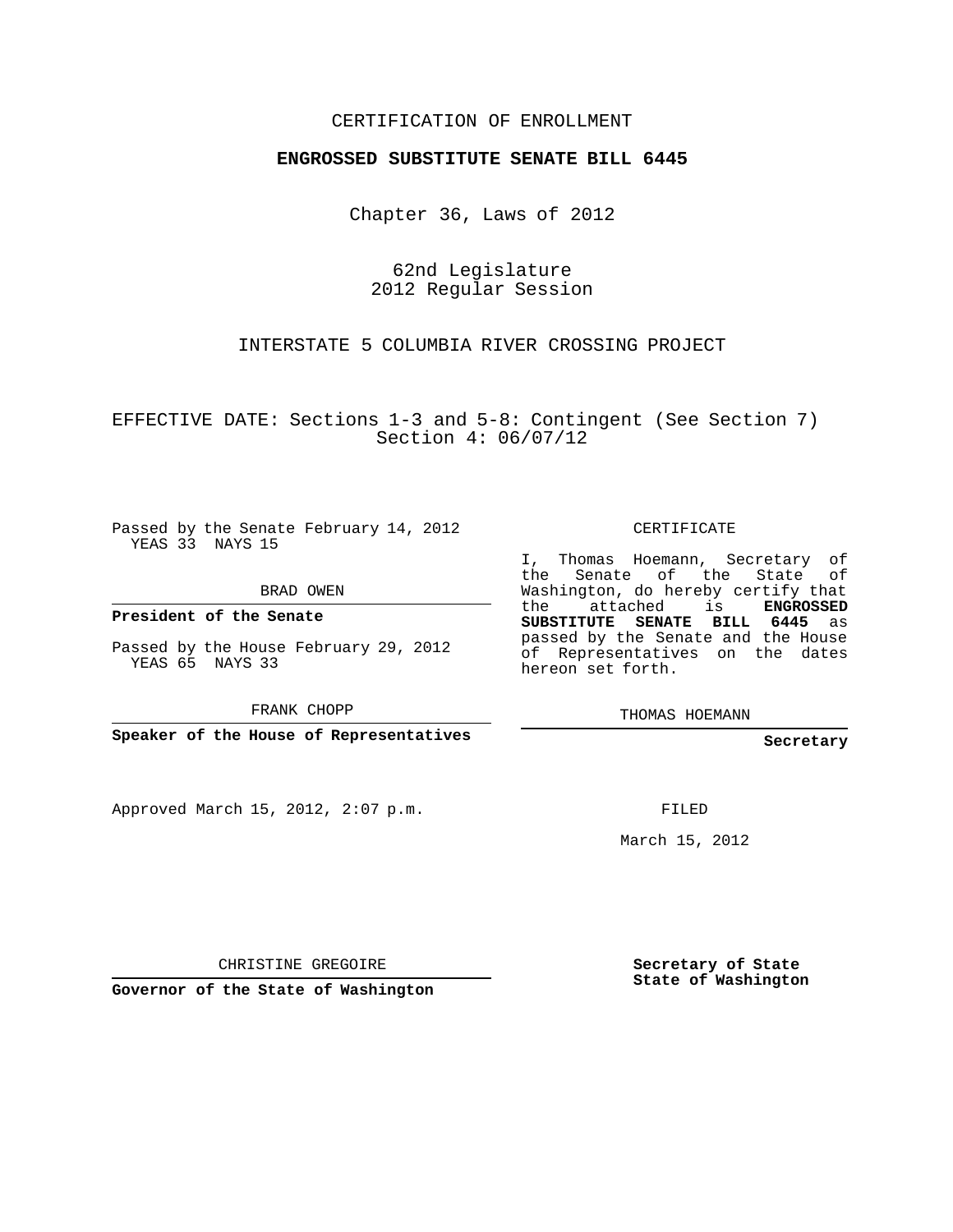## **ENGROSSED SUBSTITUTE SENATE BILL 6445** \_\_\_\_\_\_\_\_\_\_\_\_\_\_\_\_\_\_\_\_\_\_\_\_\_\_\_\_\_\_\_\_\_\_\_\_\_\_\_\_\_\_\_\_\_

\_\_\_\_\_\_\_\_\_\_\_\_\_\_\_\_\_\_\_\_\_\_\_\_\_\_\_\_\_\_\_\_\_\_\_\_\_\_\_\_\_\_\_\_\_

Passed Legislature - 2012 Regular Session

## **State of Washington 62nd Legislature 2012 Regular Session**

**By** Senate Transportation (originally sponsored by Senator Pridemore; by request of Department of Transportation)

READ FIRST TIME 02/07/12.

 AN ACT Relating to financing the Interstate 5 Columbia river crossing project; reenacting and amending RCW 43.84.092 and 47.56.810; adding new sections to chapter 47.56 RCW; creating new sections; providing a contingent effective date; and providing a contingent expiration date.

BE IT ENACTED BY THE LEGISLATURE OF THE STATE OF WASHINGTON:

 NEW SECTION. **Sec. 1.** The legislature finds that the replacement and improvement of the Interstate 5 Columbia river crossing is critical for the west coast's transportation system and for the safety of Washington and Oregon drivers. The interstate bridge includes two side-by-side structures built in 1917 and 1958. In 2005, approximately one hundred thirty-four thousand vehicles traveled across the interstate bridge each day, and about forty billion dollars in freight crosses the river each year. Collisions on and near the bridge occur at a rate almost twice as high as other similar urban highways, and the aging bridges are vulnerable to earthquakes. Replacing these structures and making multimodal improvements to facilitate travel in the bistate corridor is essential for the economy of the region.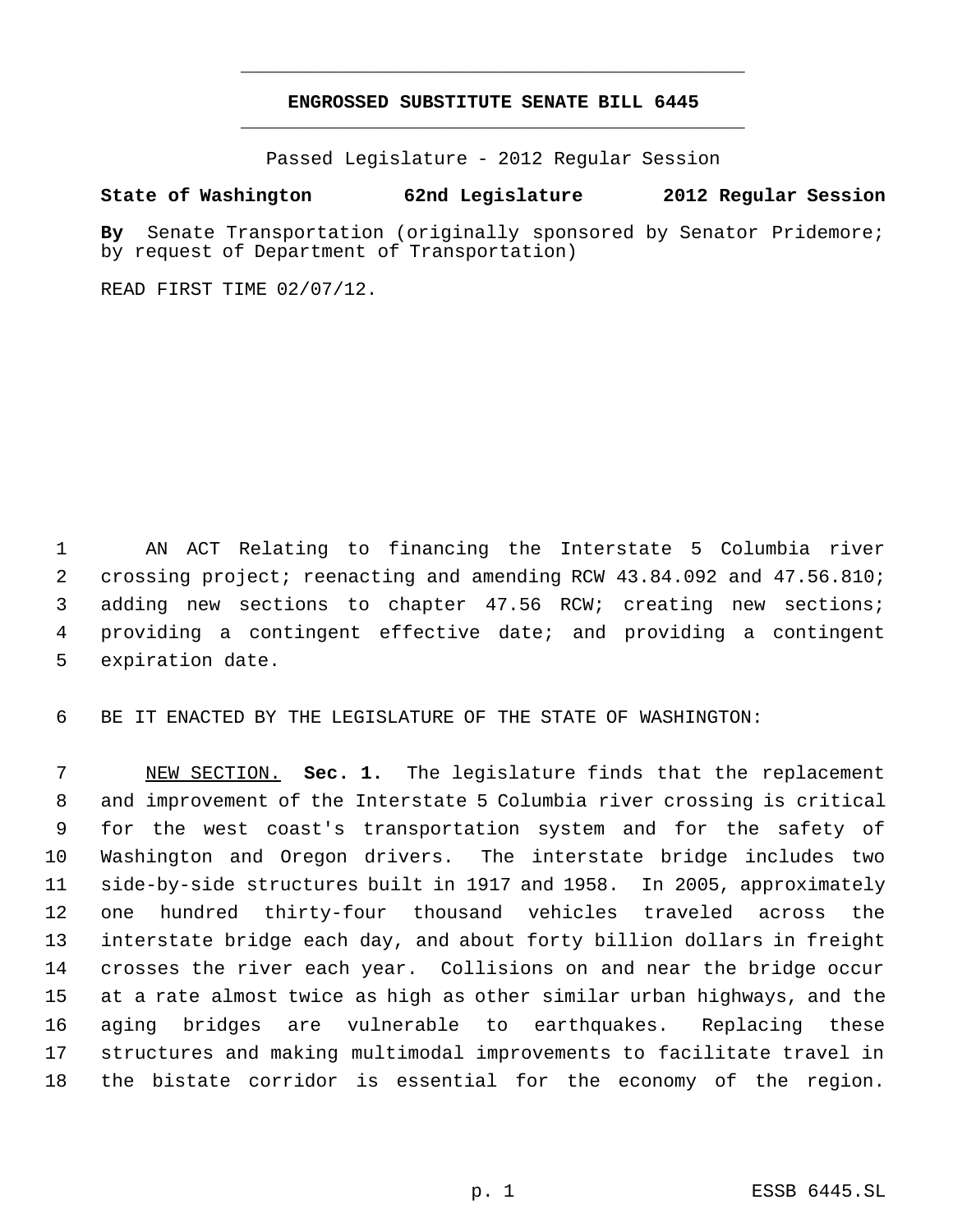Therefore, the state must develop a comprehensive approach to fund an Interstate 5 Columbia river crossing project.

 NEW SECTION. **Sec. 2.** A new section is added to chapter 47.56 RCW under the subchapter heading "toll facilities created after July 1, 2008" to read as follows:

 (1) For the purposes of this section and sections 3 and 4 of this act, "Columbia river crossing project" means the bistate, multimodal corridor improvement program between the state route number 500 interchange in Vancouver, Washington and the Victory Boulevard interchange in Portland, Oregon.

 (2) The Columbia river crossing project is designated an eligible toll facility. Tolls are authorized to be imposed on the Columbia river crossing project. However, the tolls must be charged only for travel on the existing and replacement Interstate 5 Columbia river bridges. Tolls may not be charged for travel on any portion of Interstate 205. Toll revenue generated on the Columbia river crossing project must be expended only as allowed under RCW 47.56.820. The total cost of the Columbia river crossing project may not exceed three billion four hundred thirteen million dollars.

 NEW SECTION. **Sec. 3.** A new section is added to chapter 47.56 RCW under the subchapter heading "toll facilities created after July 1, 2008" to read as follows:

 (1) A special account to be known as the Columbia river crossing project account is created in the state treasury.

(2) Deposits to the account must include:

 (a) All proceeds of bonds and loans issued for the Columbia river crossing project, including any capitalized interest;

 (b) All tolls and other revenues received from the operation of the Columbia river crossing project as a toll facility to be deposited at least monthly;

 (c) Any interest that may be earned from the deposit or investment of those revenues;

 (d) Notwithstanding RCW 47.12.063, proceeds from the sale of any surplus real property acquired for the Columbia river crossing project; and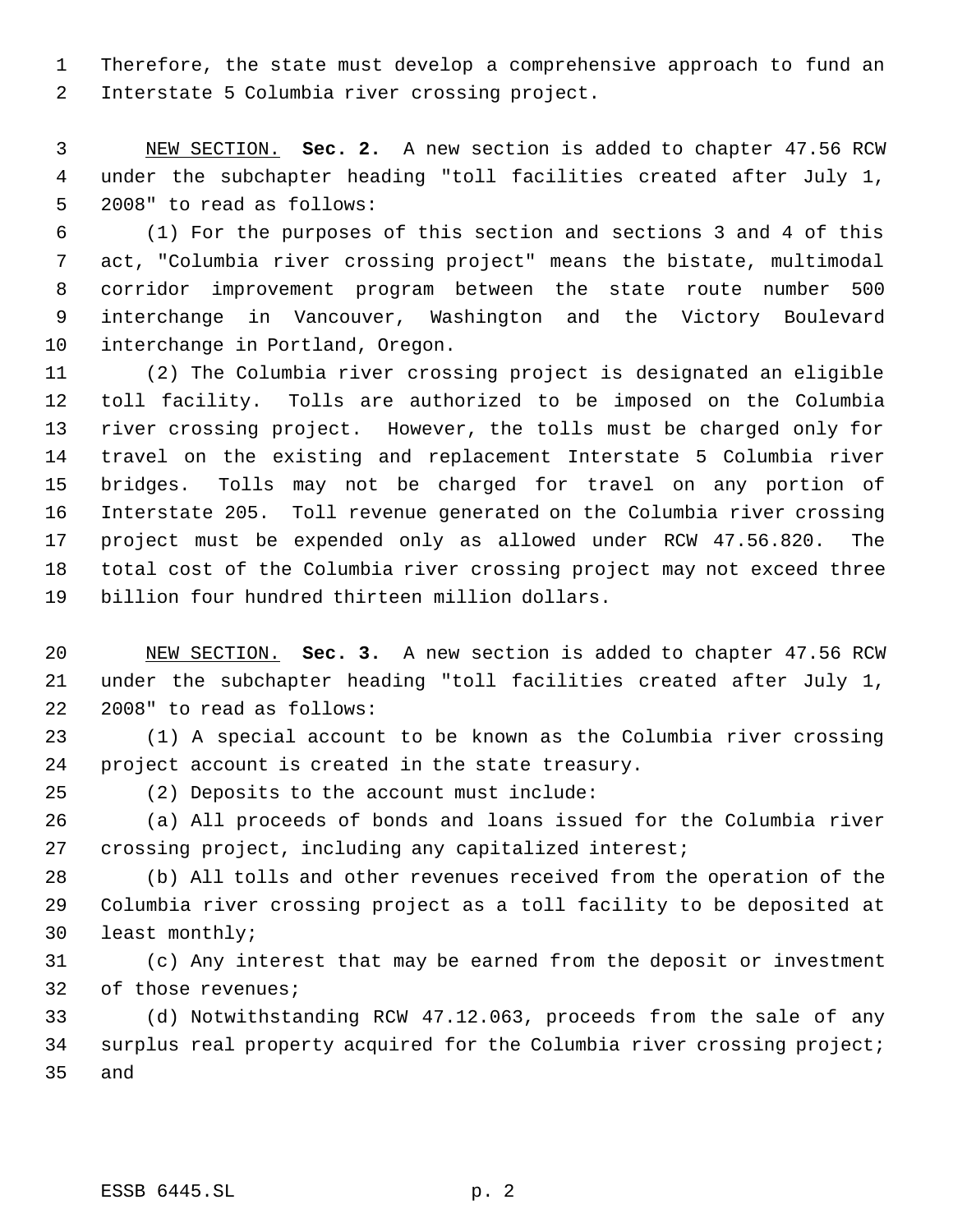(e) All damages, liquidated or otherwise, collected under any contract involving the Columbia river crossing project.

 NEW SECTION. **Sec. 4.** A new section is added to chapter 47.56 RCW under the subchapter heading "toll facilities created after July 1, 2008" to read as follows:

 For the Columbia river crossing project, the tolling authority may enter into agreements with the Oregon state transportation commission regarding the mutual or joint setting, adjustment, and review of toll rates as the tolling authority may find necessary to carry out the purposes of this section. Any agreement between the tolling authority and the Oregon state transportation commission made pursuant to this section takes effect, and is not binding and enforceable until, thirty days after adjournment of the next ensuing regular legislative session. If the tolling authority has not entered into an agreement with the Oregon state transportation commission by December 31, 2015, this section expires.

 **Sec. 5.** RCW 43.84.092 and 2011 1st sp.s. c 16 s 6, 2011 1st sp.s. c 7 s 22, 2011 c 369 s 6, 2011 c 339 s 1, 2011 c 311 s 9, 2011 c 272 s 3, 2011 c 120 s 3, and 2011 c 83 s 7 are each reenacted and amended to read as follows:

 (1) All earnings of investments of surplus balances in the state treasury shall be deposited to the treasury income account, which account is hereby established in the state treasury.

 (2) The treasury income account shall be utilized to pay or receive funds associated with federal programs as required by the federal cash management improvement act of 1990. The treasury income account is subject in all respects to chapter 43.88 RCW, but no appropriation is required for refunds or allocations of interest earnings required by the cash management improvement act. Refunds of interest to the federal treasury required under the cash management improvement act fall under RCW 43.88.180 and shall not require appropriation. The office of financial management shall determine the amounts due to or from the federal government pursuant to the cash management improvement act. The office of financial management may direct transfers of funds between accounts as deemed necessary to implement the provisions of the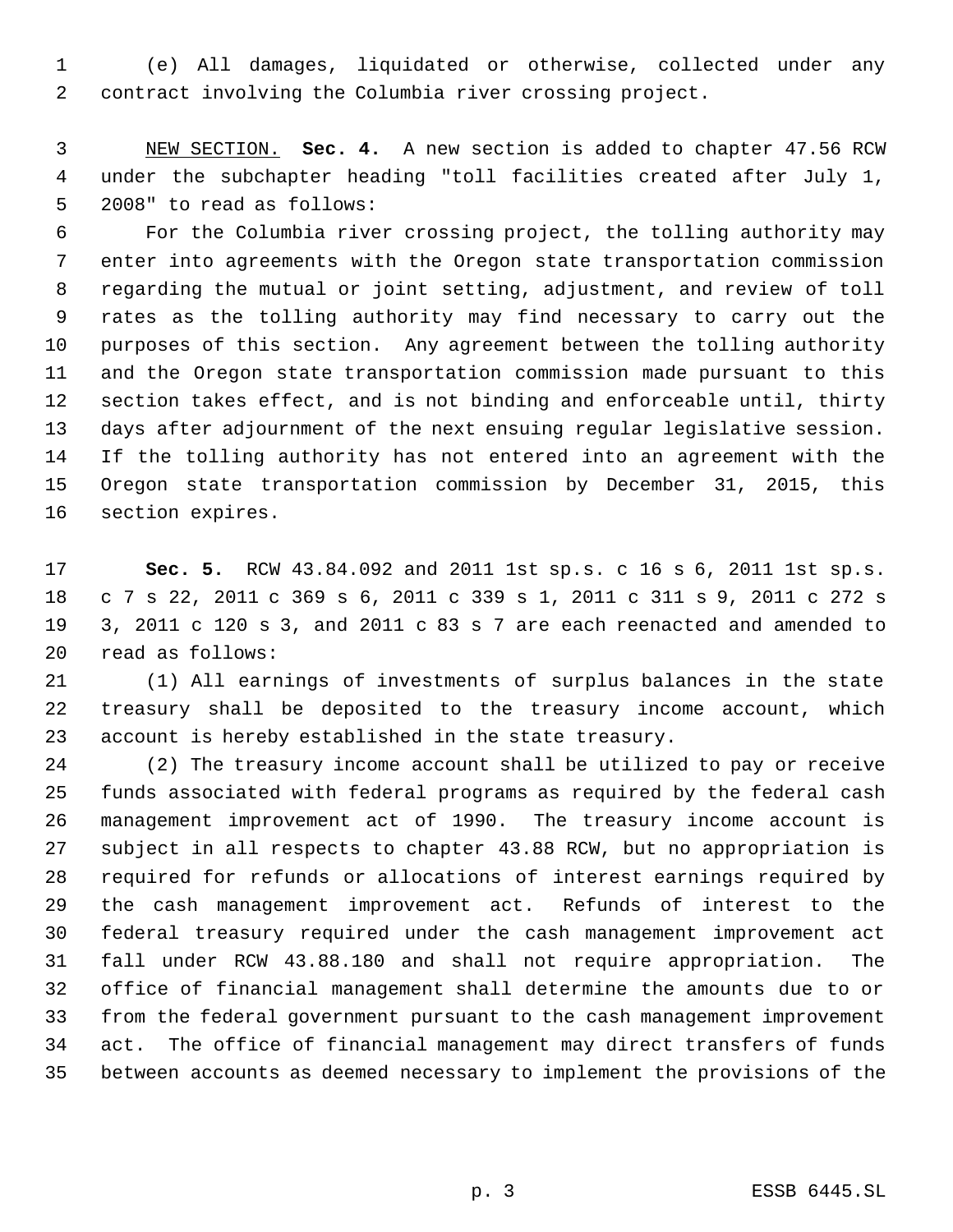cash management improvement act, and this subsection. Refunds or allocations shall occur prior to the distributions of earnings set forth in subsection (4) of this section.

 (3) Except for the provisions of RCW 43.84.160, the treasury income account may be utilized for the payment of purchased banking services on behalf of treasury funds including, but not limited to, depository, safekeeping, and disbursement functions for the state treasury and affected state agencies. The treasury income account is subject in all respects to chapter 43.88 RCW, but no appropriation is required for payments to financial institutions. Payments shall occur prior to distribution of earnings set forth in subsection (4) of this section.

 (4) Monthly, the state treasurer shall distribute the earnings credited to the treasury income account. The state treasurer shall credit the general fund with all the earnings credited to the treasury income account except:

 (a) The following accounts and funds shall receive their proportionate share of earnings based upon each account's and fund's average daily balance for the period: The aeronautics account, the aircraft search and rescue account, the budget stabilization account, the capital vessel replacement account, the capitol building construction account, the Cedar River channel construction and operation account, the Central Washington University capital projects account, the charitable, educational, penal and reformatory institutions account, the cleanup settlement account, the Columbia river basin water supply development account, the Columbia river basin taxable bond water supply development account, the Columbia river basin 27 water supply revenue recovery account, the Columbia river crossing 28 project account, the common school construction fund, the county arterial preservation account, the county criminal justice assistance account, the county sales and use tax equalization account, the deferred compensation administrative account, the deferred compensation principal account, the department of licensing services account, the department of retirement systems expense account, the developmental disabilities community trust account, the drinking water assistance account, the drinking water assistance administrative account, the drinking water assistance repayment account, the Eastern Washington University capital projects account, the Interstate 405 express toll lanes operations account, the education construction fund, the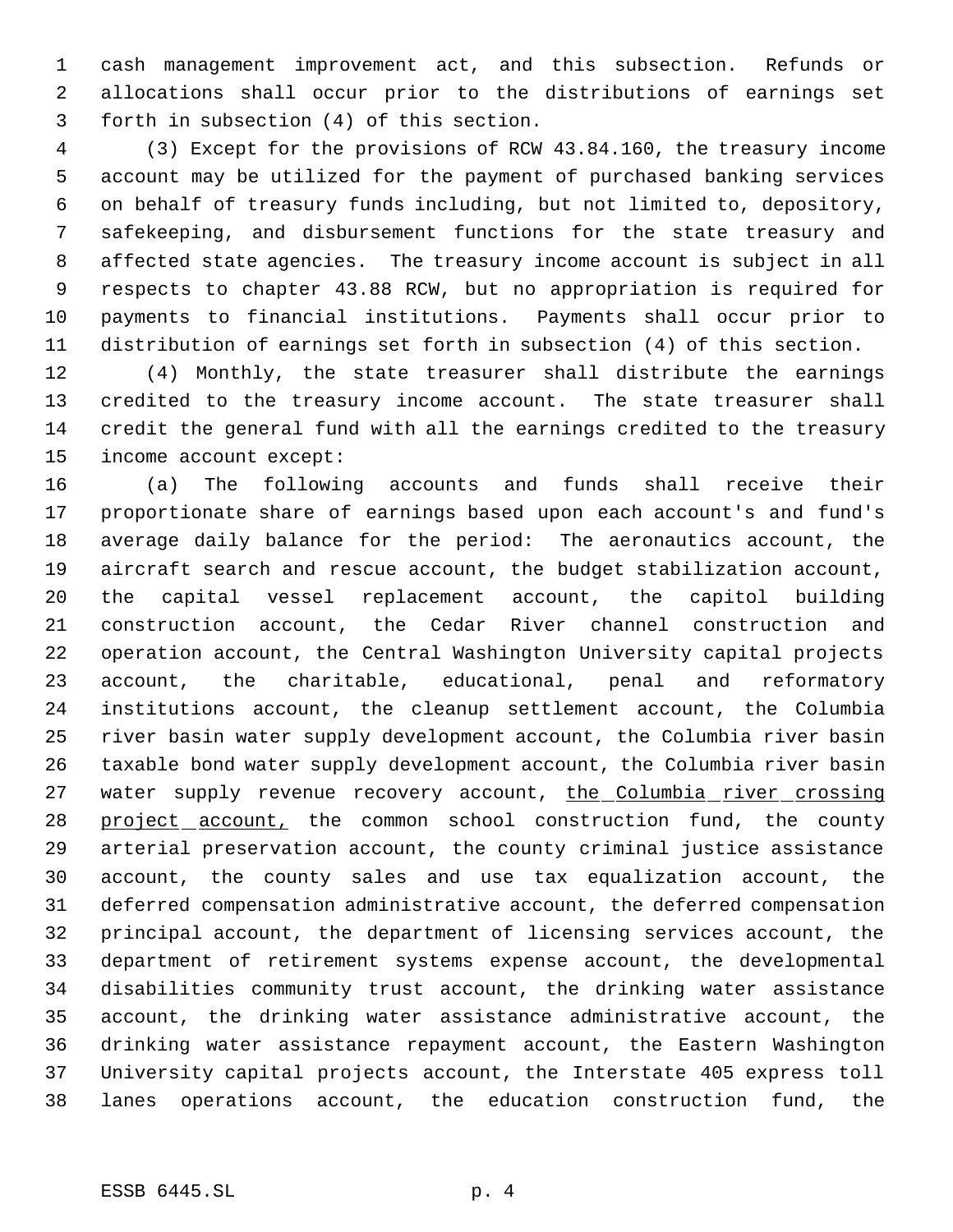education legacy trust account, the election account, the energy freedom account, the energy recovery act account, the essential rail assistance account, The Evergreen State College capital projects account, the federal forest revolving account, the ferry bond retirement fund, the freight congestion relief account, the freight mobility investment account, the freight mobility multimodal account, the grade crossing protective fund, the public health services account, the health system capacity account, the high capacity transportation account, the state higher education construction account, the higher education construction account, the highway bond retirement fund, the highway infrastructure account, the highway safety account, the high occupancy toll lanes operations account, the hospital safety net assessment fund, the industrial insurance premium refund account, the judges' retirement account, the judicial retirement administrative account, the judicial retirement principal account, the local leasehold excise tax account, the local real estate excise tax account, the local sales and use tax account, the marine resources stewardship trust account, the medical aid account, the mobile home park relocation fund, the motor vehicle fund, the motorcycle safety education account, the multiagency permitting team account, the multimodal transportation account, the municipal criminal justice assistance account, the municipal sales and use tax equalization account, the natural resources deposit account, the oyster reserve land account, the pension funding stabilization account, the perpetual surveillance and maintenance account, the public employees' retirement system plan 1 account, the public employees' retirement system combined plan 2 and plan 3 account, the public facilities construction loan revolving account beginning July 1, 2004, the public health supplemental account, the public transportation systems account, the public works assistance account, the Puget Sound capital construction account, the Puget Sound ferry operations account, the Puyallup tribal settlement account, the real estate appraiser commission account, the recreational vehicle account, the regional mobility grant program account, the resource management cost account, the rural arterial trust account, the rural mobility grant program account, the rural Washington loan fund, the site closure account, the skilled nursing facility safety net trust fund, the small city pavement and sidewalk account, the special category C account, the special wildlife account, the state employees' insurance account, the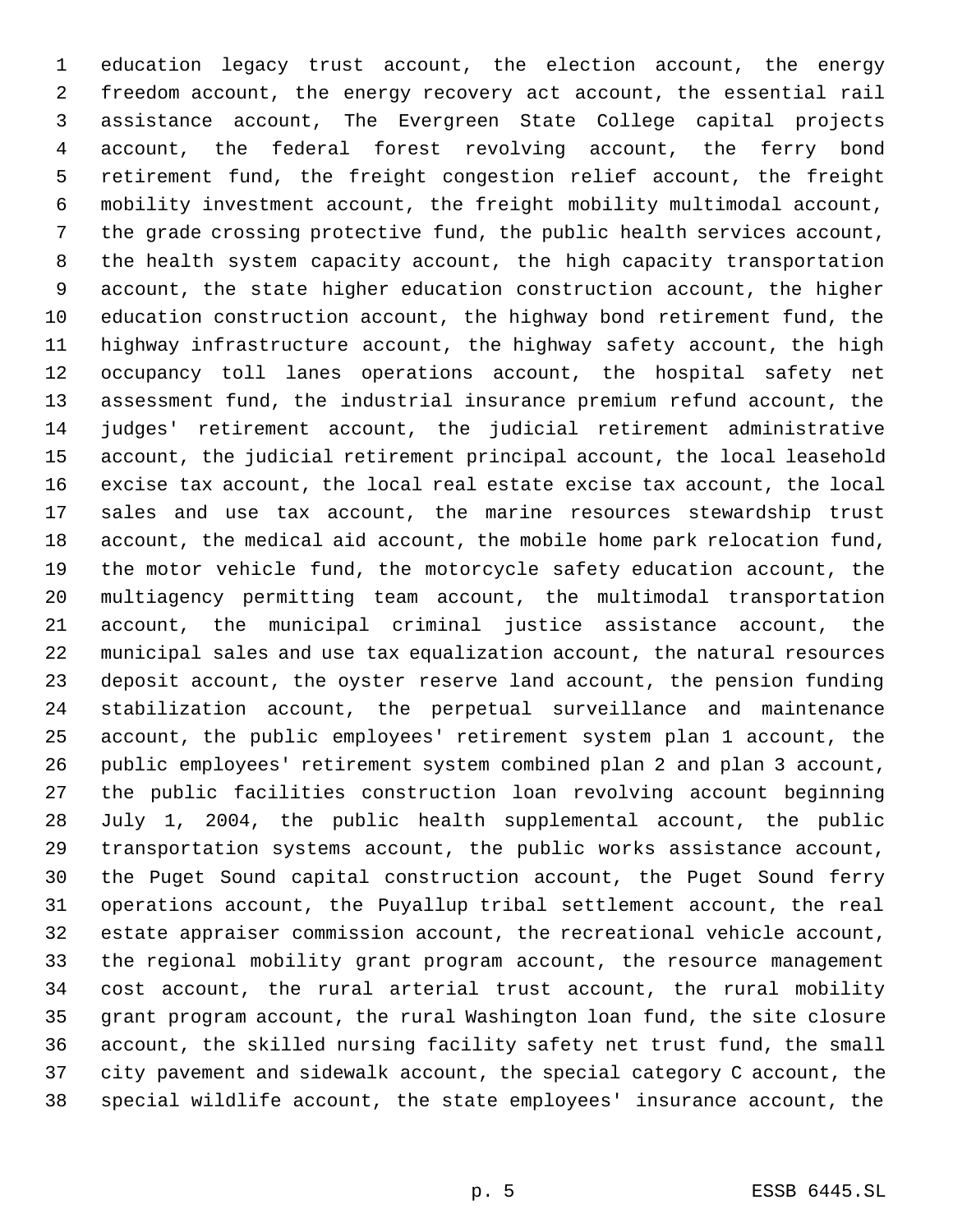state employees' insurance reserve account, the state investment board expense account, the state investment board commingled trust fund accounts, the state patrol highway account, the state route number 520 civil penalties account, the state route number 520 corridor account, the state wildlife account, the supplemental pension account, the Tacoma Narrows toll bridge account, the teachers' retirement system plan 1 account, the teachers' retirement system combined plan 2 and plan 3 account, the tobacco prevention and control account, the tobacco settlement account, the transportation 2003 account (nickel account), the transportation equipment fund, the transportation fund, the transportation improvement account, the transportation improvement board bond retirement account, the transportation infrastructure account, the transportation partnership account, the traumatic brain injury account, the tuition recovery trust fund, the University of Washington bond retirement fund, the University of Washington building account, the volunteer firefighters' and reserve officers' relief and pension principal fund, the volunteer firefighters' and reserve officers' administrative fund, the Washington judicial retirement system account, the Washington law enforcement officers' and firefighters' system plan 1 retirement account, the Washington law enforcement officers' and firefighters' system plan 2 retirement account, the Washington public safety employees' plan 2 retirement account, the Washington school employees' retirement system combined plan 2 and 3 account, the Washington state economic development commission account, the Washington state health insurance pool account, the Washington state patrol retirement account, the Washington State University building account, the Washington State University bond retirement fund, the water pollution control revolving fund, and the Western Washington University capital projects account. Earnings derived from investing balances of the agricultural permanent fund, the normal school permanent fund, the permanent common school fund, the scientific permanent fund, and the state university permanent fund shall be allocated to their respective beneficiary accounts.

 (b) Any state agency that has independent authority over accounts or funds not statutorily required to be held in the state treasury that deposits funds into a fund or account in the state treasury pursuant to an agreement with the office of the state treasurer shall receive its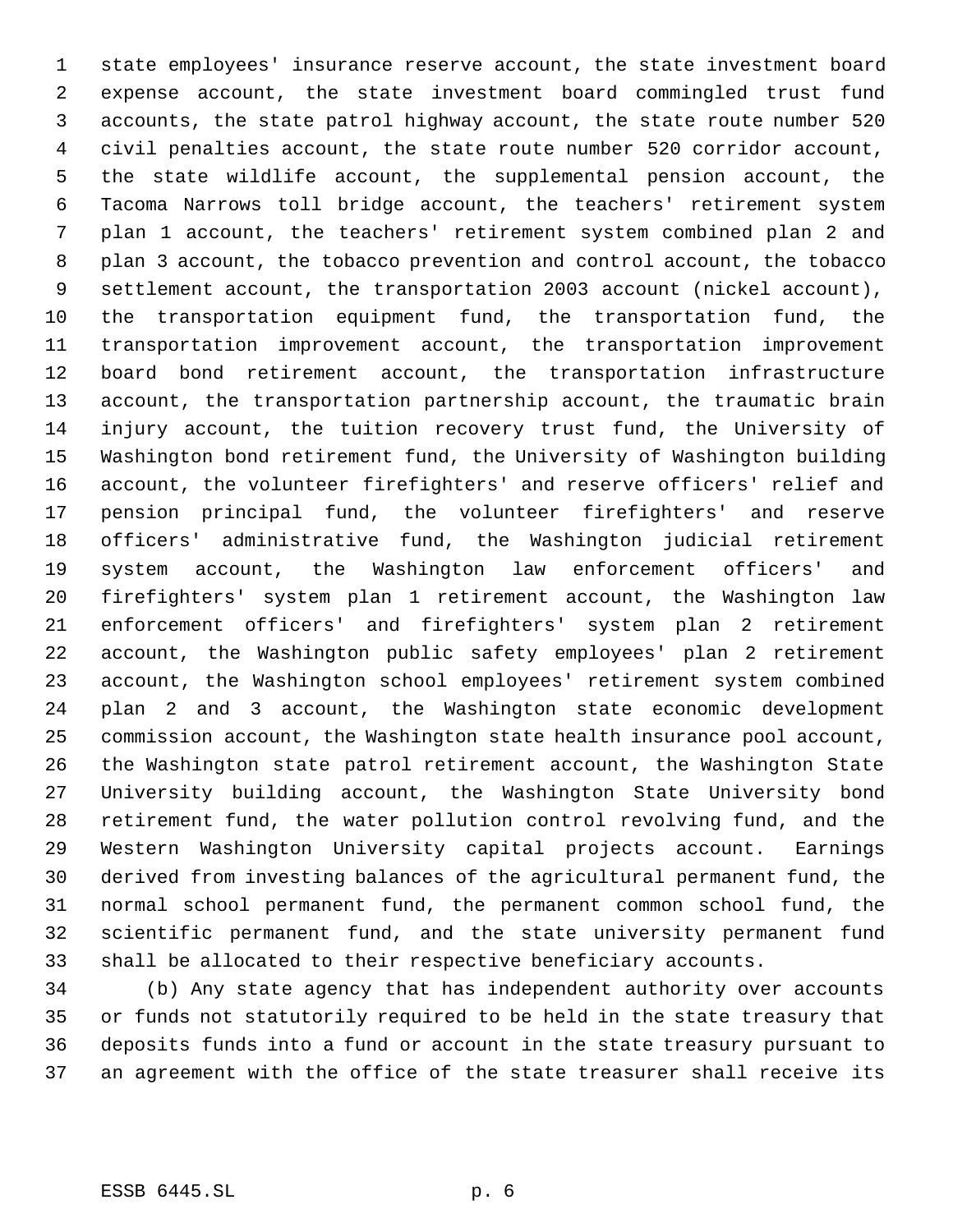proportionate share of earnings based upon each account's or fund's average daily balance for the period.

 (5) In conformance with Article II, section 37 of the state Constitution, no treasury accounts or funds shall be allocated earnings without the specific affirmative directive of this section.

 **Sec. 6.** RCW 47.56.810 and 2011 c 377 s 7 and 2011 c 369 s 2 are each reenacted and amended to read as follows:

 The definitions in this section apply throughout this subchapter unless the context clearly requires otherwise:

 (1) "Eligible toll facility" or "eligible toll facilities" means portions of the state highway system specifically identified by the legislature including, but not limited to, transportation corridors, bridges, crossings, interchanges, on-ramps, off-ramps, approaches, 14 bistate facilities, and interconnections between highways. For purposes of a bistate facility, the legislature may define an "eligible 16 toll facility" to include a part of a project that may extend beyond the state border.

 (2) "Express toll lanes" means one or more high occupancy vehicle lanes of a highway in which the department charges tolls primarily as a means of regulating access to or use of the lanes to maintain travel speed and reliability.

 (3) "Toll revenue" or "revenue from an eligible toll facility" means toll receipts, all interest income derived from the investment of toll receipts, and any gifts, grants, or other funds received for the benefit of transportation facilities in the state, including eligible toll facilities.

 (4) "Tolling authority" means the governing body that is legally empowered to review and adjust toll rates. Unless otherwise delegated, the transportation commission is the tolling authority for all state highways.

 NEW SECTION. **Sec. 7.** Except for section 4 of this act, this act takes effect upon, and tolls may not be collected on the Columbia river crossing project until: (1) Certification of the secretary of transportation to the governor that the department of transportation has received satisfactory evidence that sufficient funding, including federal funds, will be available to complete the phase of the Columbia